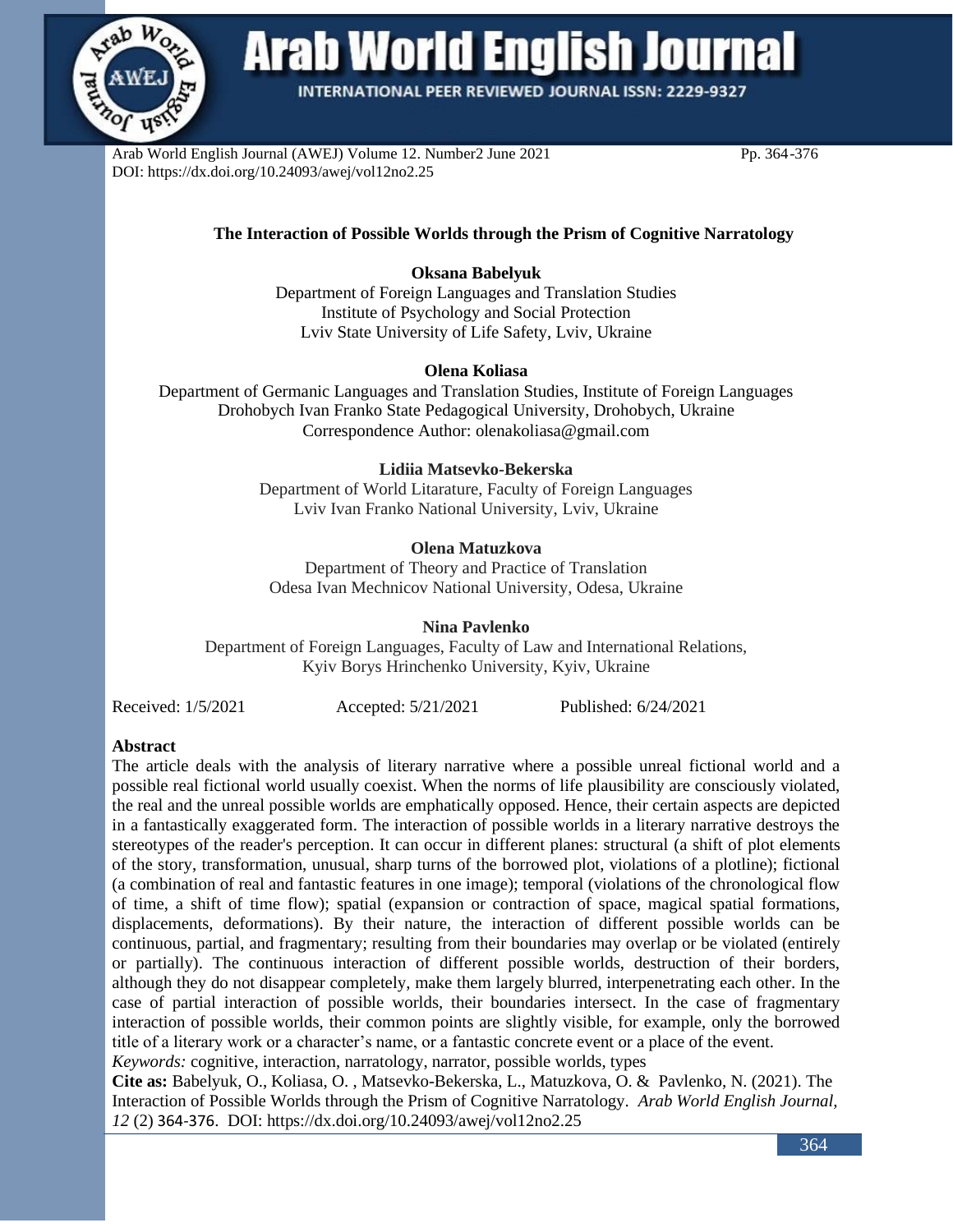The Interaction of Possible Worlds Babelyuk, Koliasa, Matsevko-Bekerska, Matuzkova, & Pavlenko

### **Introduction**

The rapid development of current literary studies in the frame of cognitive narratology is prompted by the ideas of cognitive psychology, which constitutes a separate direction in the researches of cognitive processes, as well as the use of appropriate cognitive procedures and techniques. Having been elucidated in the 1960s in the studies by Bruner (2017) and Neisser (2015), given the advances in cybernetics and electronic modeling of intellect, cognitive psychology focused on how information about the world is retrieved in the human mind, the way this information is represented, and further – the principles according to which it is stored in memory and becomes knowledge, and subsequently – how this knowledge affects our attention and behavior (Solso, 2001). Solso defines the task of cognitive psychology as "both ambitious and exciting" (Solso, 2001, p. 74). It concerns the study of a very complex phenomenon – the nature of human thought. In the space of contemporary literary studies, this task becomes even more ambitious and "exciting" because the projection of human thought on the matrix of a literary narrative opens a significant perspective of reading an academic work and understanding its multiple meanings. A deep, proper cognitive analysis of a complex structure of a literary narrative through definite narrative strategies and representative models of possible worlds within a literary work is perhaps the most benchmark segment of modern narrative theories.

# **Literature Rewiew**

Modern achievements of cognitive narratology are based on the works of Fludernik (2012) (An Introduction to Narratology), Palmer (2008) (Fictional Minds). In Ukrainian literary criticism, the paradigm of cognitive narratology has been developed by Bekhta (2011), Babelyuk (2018), Koliasa (2014; 2015; 2016).

Papusha (2013) emphasizes that "during the last decades, the object of interest in the humanities is gradually changing scholars think about the essence of the narrative, the way of its existence or pragmatics" (Папуша, 2013, p.16), associating this fact with methodological reflections of the "narrative turn." With the help of the cognitive approach, the narratological paradigm can be expanded, deepened, and in the study of a literary narrative in particular. It can also identify and systematize different dialogue markers of or polylogue of consciousness involved in the possible fictional worlds (creation, reception, interpretation, and analysis).

### **Research Instruments**

For the formation of theoretical and methodological foundations of cognitive narratology, the answer to the question: "what is the subject of cognitive narratology: textual structures or structures of human thinking?" is of particular significance (Собчук,2012, p.12). The search for an answer should consider modern cognitive psychology is based on theories and methods of ten main areas of scientific investigation (perception, pattern recognition, attention, memory, imagination, language functions, developmental psychology, thinking, problem-solving, human intelligence, artificial intelligence). According to such a rather broad, instrumental panorama of cognitive narratology is the synthesis rather than the differentiation of these specified classes of structures. The study of the specifics of organization, reception, and interpretation of a literary narrative can offer correct answers about how textual forms (like possible worlds) are transformed into structures of human thinking. And they, in their turn, will identify subsequent or other textual sestems. Thus, attempts to introduce one of the directions of postclassical narratology in the context of cognitive psychology give grounds to determine the main task of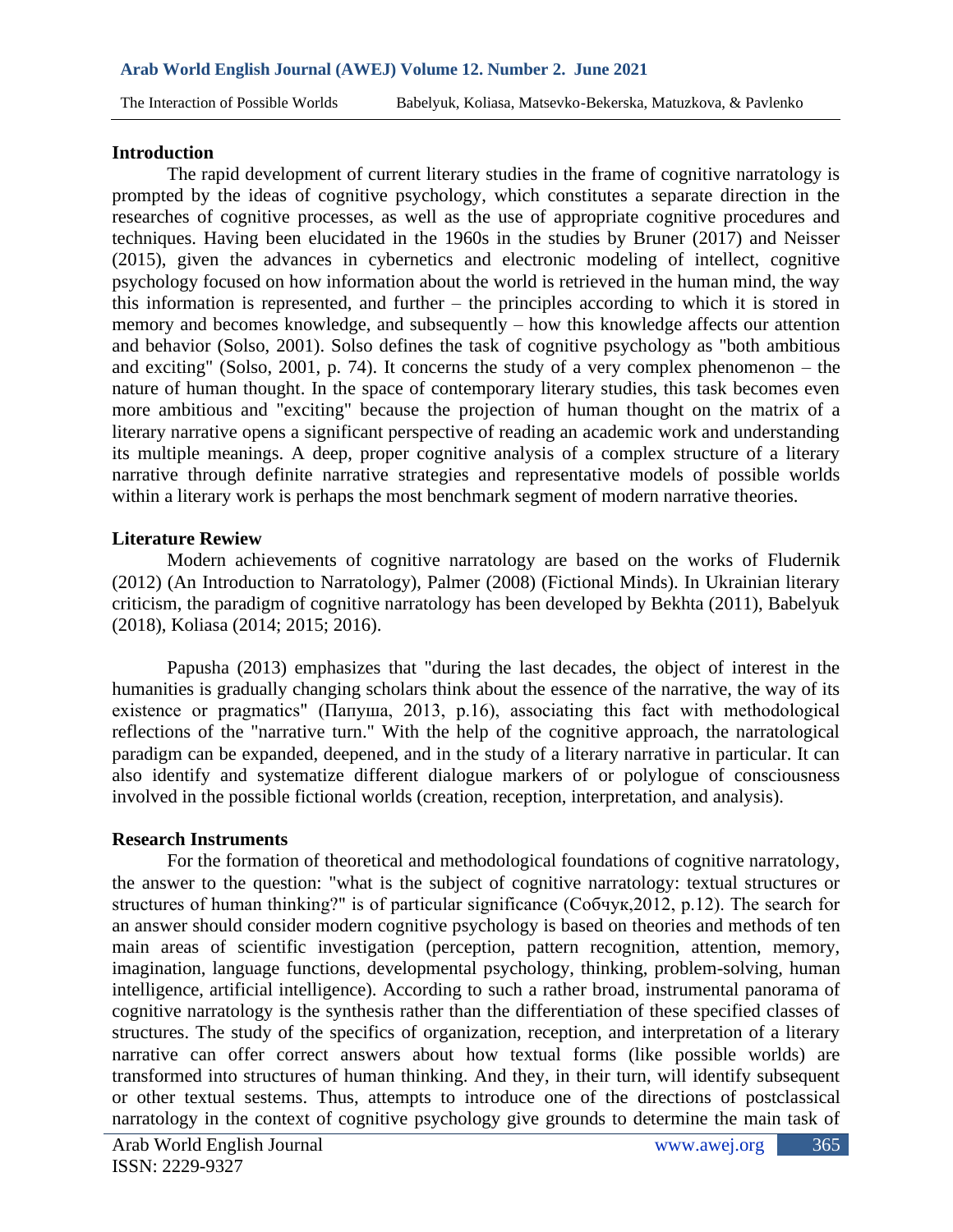cognitive narratology – to explore the specifics of a literary narrative as a result and source of human thought.

The research was carried out with the involvement of modeling possible worlds, distinguishing the possible fictional world (unreal) and the possible world (real) of a literary narrative. The interaction (continuous, partial, fragmentary) of different unreal fictional worlds and the possible real world within a literary narrative creates their own fictional world, which reflects a grotesque picture of a postmodern contemporary objective reality with violations of life norms, an impossible combination of real and unreal, hyperbolized distortion of objective reality and its confusion with fantasy and real features.

### **Data Collection Procedures**

The concept of the narrator is one of the key categories of narratological discourse. Its essence and specificity have been studied within the structuralist approach, and its nature has been addressed by scholars from the standpoint of phenomenology and receptive poetics. In our previous studies, a theoretical model of the narrator has also been presented, taking into account the achievements of representatives of different narratological approaches (Мацевко-Бекерська, 2008, 2009). In particular, the following typology of narrators has been analyzed in detail, embracing the four fundamental concepts: 1) *the heterodiegetic narrator* in the extradiegetic situation (according to Schmid's model – the primary non-diegetic narrator); 2) *the heterodiegetic narrator* in the intradiegetic situation (according to Schmid's model – the secondary non-diegetic narrator); 3) *the homodiegetic narrator* in the extradiegetic situation (according to Schmid's model – the primary diegetic narrator); 4) *the homodiegetic narrator* in the intradiegetic situation (according to Schmid's model – the secondary diegetic narrator). This typology registers two main points of support: narration and narrative, in other words, the story itself and the way it is manifested.

The organization of narrated events occurs due to the narrator's position in the depicted fictional world, his/her involvement in the narrative coordinates, and the speech constructions that provide the literary world with objectivity, expressiveness, and representativeness. Thus, the heterodiegetic narrator in the extradiegetic situation is not a participant of the narrated event but is a factor in the story because he/she is an interlocutor or observer. This type is usually grammatically manifested through the first-person statement. The heterodiegetic narrator in the intradiegetic situation represents a story about which he/she has a wholly detached position; he/she is neither a participant nor a direct observer of the course of the event. The form of this manifestation in the text is the third-person statement. The homodiegetic narrator in the extradiegetic situation represents a story in which he/she is a fictional character and a narrative center. Unfolding the narrative, he/she captures the distancing from specific events and affirms maximum objectivity of presentation. The homodiegetic narrator in the intradiegetic situation, on the contrary, tries to identify his/her history emphatically with the narrative contours of a literary narrative. Hence, in contrast to the previous one, this type emphasizes the emotionality of representation. Thus, the developed typology focuses on the intentional motives of the source of presentation and their grammatical configurations.

To differentiate the forms of organization of a literary narrative, we use the concept of "narrative strategy," i.e., a certain intentional guideline for the integral formatting of aesthetically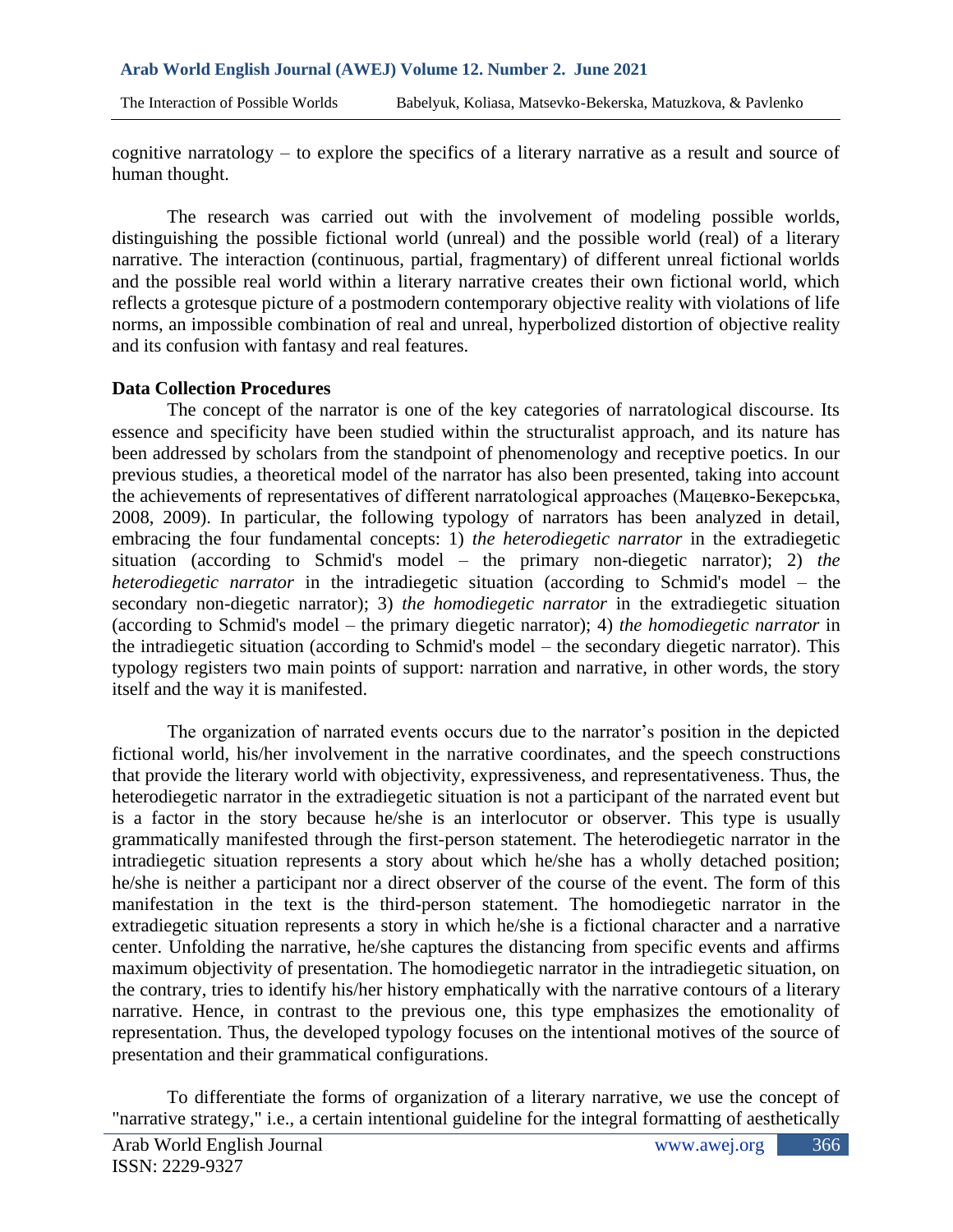significant material, which is receptively determined by a set of individual signs that, firstly, ensure the adequacy of the perception of another's experience, and secondly, are designed to enhance the reader's co-creation at the stage of its appropriation. In the space of a literary narrative, the individual author's strategy is projected on a particular plane of stylistic means (Мацевко-Бекерська, 2008). It is worth stressing that in combination with traditional models of narrative organization with the possibilities of cognitive narratology, previous approaches to narrative can be detailed, as well as new algorithms of poetic and cognitive analysis can be developed.

The heterodiegetic narrator in the extradiegetic situation is often identified with the explicit author of a literary narrative. The synonymy of these concepts is not complete. After all, an explicit author is a "figure in a literary text," who belongs to the world of fiction and leads the story on his/her behalf, i.e., the "fictitious author" of the entire work or its part and is a character in this world" (Соврем. заруб. литературовед, 1996, p. 156).

The subjectivity of narration is represented grammatically (1st person) and partly initially, as specific methods of artistic concentration are activated. From the standpoint of cognitive narratology, the prospect of exploring the double projection of narrative strategy opens up. It includes, firstly, the forms by which the maximum subjective presentation of the story takes place. Secondly, how the narrator will be able to keep in view the receptive activity and constantly signal to the reader about his/her presence in the presentation. In this case, the level of subjective immersion of the narrator is heterogeneous, e.i., it can be a clearly and convincingly embodied exact evaluation position, it can be a concise indication of it. The narrator may also sporadically indicate his/her knowledge or presence.

At the same time, the right of receptive decision belongs exclusively to the reader. Since the images of characters are often fragmentary, sketchy, incomplete, all innuendo places should be filled by the reader. This narrator has the attributes of the authorial type, because "the center of orientation for the reader in the "fictional world" of a literary narrative is the judgment, evaluation, and comments of the narrator" (Соврем. заруб. литерат, 1996, p. 15). In the cognitive chain, the narrator has a defining and meaning-modeling role. His/her proposed markers of communicative limitations affect the activity of the reader. Perception takes place in a psychological neighborhood "with those who knows," so the implementation of the reception also has specific coordinates. Thus, for the implementation of this type of narrator, perception through image recognition is predominant.

According to the change in the narrative position, the prefix "hetero" can be feasible for defining yet another technique. Thus, to understand the specifics of the narrative strategy in a literary work, the heterodiegetic narrator in the intradiegetic situation has a very interesting receptive and intentional affirmation. Narrative modeling takes place through a system of unique individual signs, which have the task of organizing the fictional world so that the receptive projection is carried out in complete isolation from the narrative center. The chronotope should unfold in such a way that the reader will decide for himself/herself on the accents of reception, as well as on the directions of interpretation. Within this type of literary narrative, perception is manifested through the activation of attention and imagination.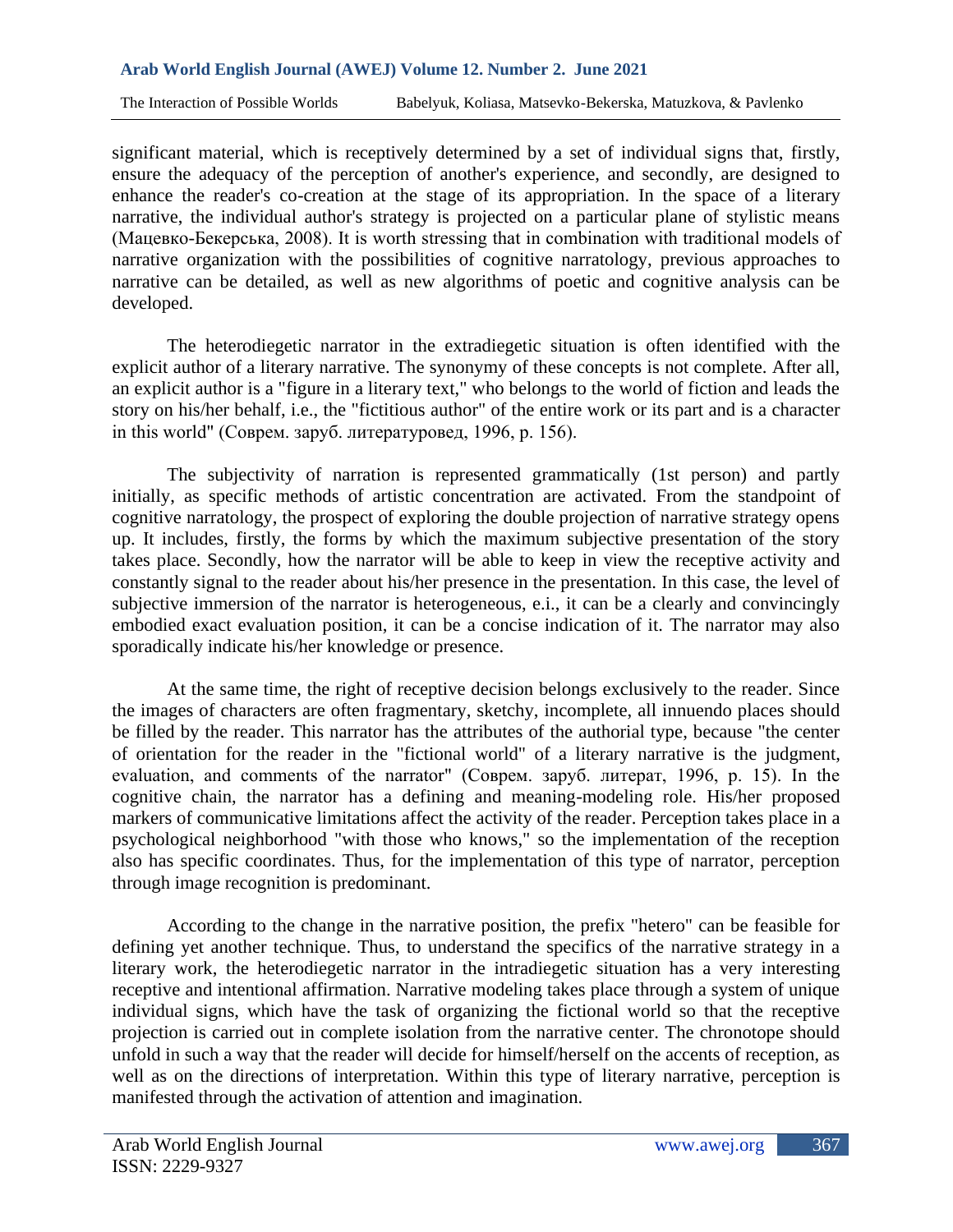The Interaction of Possible Worlds Babelyuk, Koliasa, Matsevko-Bekerska, Matuzkova, & Pavlenko

The author's comment "cares" about provoking the reader's ability to assess what is happening in a literary narrative. It could be done in two ways: "refraining from an unambiguous assessment of events, he/she creates "empty spaces" that allow some options for filling them. And at the same time, by providing an opportunity for evaluation, he/she makes sure, that these places are not filled arbitrarily. " (Соврем. заруб. литерат, 1996, p. 131).

The formal distancing of the narrator from the diegetic space and the modeling of the position "outside the diegesis" affects the contours of the narrative strategy. The structure of the presentation is carried out in such a way that the reader does not receive direct and outward instructions from the narrator for self-being in the semantic field. At the same time, the narrator acquires the right to make generalizations, offer certain evaluative judgments, or give more or less detailed comments on the presentation of the narration. The narrative model is denoted by special markers of universal knowledge, and for its detailing, any off-topic elements are acceptable (digressions, comments, descriptions, characteristics).

On the one hand, a literary narrative ensures the integrity of the composition, which is completed due to the psychological effect of distancing the narrator from the depicted story. On the other hand, it is the psychological complexity of the first perception that activates such elements of the cognitive chain as attention and imagination. Finally, the objectivity of the presentation contributes to the maximum subjectivity of reception.

The homodiegetic narrator in the extradiegetic situation is another narrative type who seeks to objectify presentation. Being both a character in the story representating the narrative, he/she is maximally removed from the immediate events. The reader should get the impression that the "story about oneself" is entirely autonomous from the intention of the narrative center. In this context, it is necessary to agree with the reflections of Lotman, who emphasized the characteristic feature of the event in the literary work – it is "the transfer of the character across the boundaries of the semantic field" (Лотман, 1970, p. 282) or "the crossing of the forbidden border" (Лотман, 1970, p. 288). At the same time, for Schmid's typology, the notions of the boundary and essence of eventfulness became central: the limit of eventfulness can be "topographical, pragmatic, ethical, cognitive or psychological" (Шмид, 2003, p. 14). The essence of the event consists "in some deviation from the legal and normative framework of this world, in violation of some rules, compliance with which preserves the order and structure of this world" (Шмид, 2003, p. 14).

From the standpoint of the cognitive approach, it is worth emphasizing the ethical, cognitive, and psychological boundaries of action because the narrator-character marks everything conventional in the fictional space and time, as well as his/her position of "an interested outsider." Hence, the process of perception is derived from the recognition of images pointed to by the narrator, who seems to be "here-not-now" (and therefore, his/her omniscience plays a crucial role in the first reading and subsequent concentration and fixation of memory).

In fact, for a participant of a narrative story, the context "from within" is self-evident, as is the consistent (or not entirely consistent) deployment of the essential elements of the narrative. However, the proven detachment gives the narrator significant opportunities for the formation of evaluative discourse because the position of "not-here-and-not-now" (relative to the moment of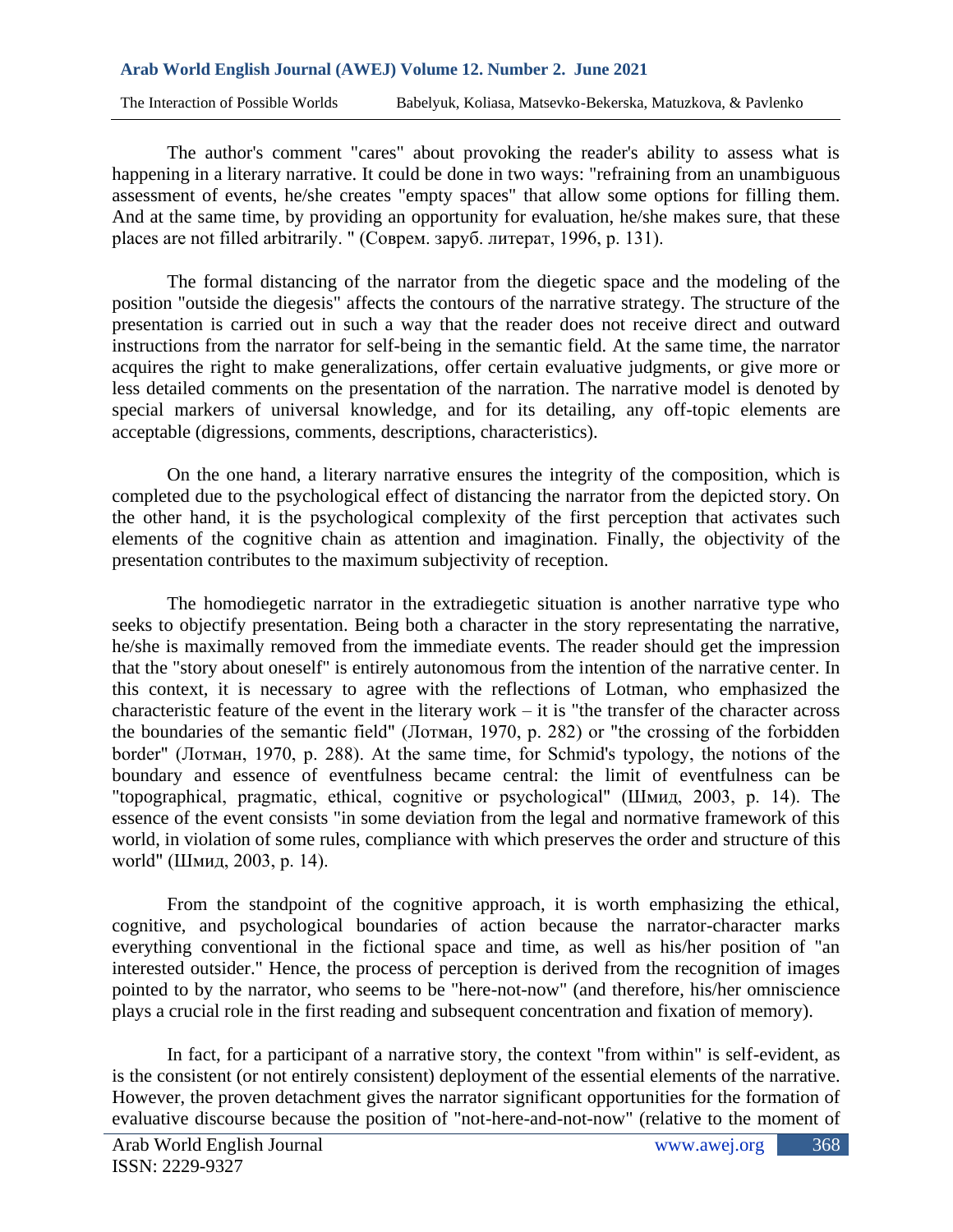reading and modeling the psychological context of perception) gives the reader the impression of independence in representing the literary world (Pavlenko, 2016).

On the one hand, the approach to meaning is autonomous, and perception is created exclusively by the reader. On the other – a distancing of the source of presentation simulates the context of psychological trust because even the direct participant in the narrative does not interfere in the interpretative process. The homodiegetic narrator provides the fictional world with the subject of the action, the internal contrast of changes that occur with this subject, and the chronological order of the narrative unfolding. Outlining the physical presence of the narrative center in the literary space and time projects the deceptive illusion of the absolute reality of the narrative story adds specificity and persuasiveness to individual events.

The homodiegetic narrator in the intradiegetic situation is another type of narrator, engaging from the point of view of cognitive narratology. Hence, perception acquires maximum subjectivity, as the narrator emphasizes the identity of his/her own and narrative stories. At the same time, he/she is not only convincingly self-presented but also clearly emphasizing this presence by any means giving the presentation of private emotionality. In the cognitive chain, perception begins with the narrator's memory and imagination. It is the center of the presentation and then the vehicle of the receptive process.

Linguistic constructions provide intentional identity since the reader perceives the "Inarration" from the author's voice. Therefore, his/her presence in the narrative specifies the communicative component of reception. For the dynamics of the cognitive process, an important role belongs to any details of narrative, descriptive, psychological plans, all elements of creating a context for further understanding of the meaning of the literary narrative. The emotionality of the narrator is entirely situational. It sometimes decisively influences the receptive activity, in which the first impression acquires the scale of reasoning, reflection, and analysis. For the reader, there is a place of active observation and "immersion" in the psychological state of the narrator. The reader becomes part not so much of the reception as of its evaluation. The flexibility of creating this type of narrative implies the flexibility of perception and understanding.

The configuration of the narrative story is directly related to the intention of the biographical author. The ontological paradigm of a literary world is determined by the worldview, ethical, and aesthetic, personal values of the author. That is why this type of narrative strategy is rightly classified as the autobiographical narrative (Schmid: "autobiographical narrator" (Шмид, 2003).

The researcher singles out one of the representative feature: "the classic autobiographical narrative provides a large temporal distance between the "I," about which is narrated, and the "I," which narrates, and they are related by the psychophysical identity" (Шмид, 2003, p. 93).

Psychological identity is also essential for the reception because the reader has to enter the "foreign" space and time, emotionally appropriate it, and grasp the meaning of the presented story (Babelyuk, 2018). "Stylization" of one's own story helps to model a convincing and wellargued narrative (Шмид, 2003). At the reader's level, the "remodeling" of the intradiegetic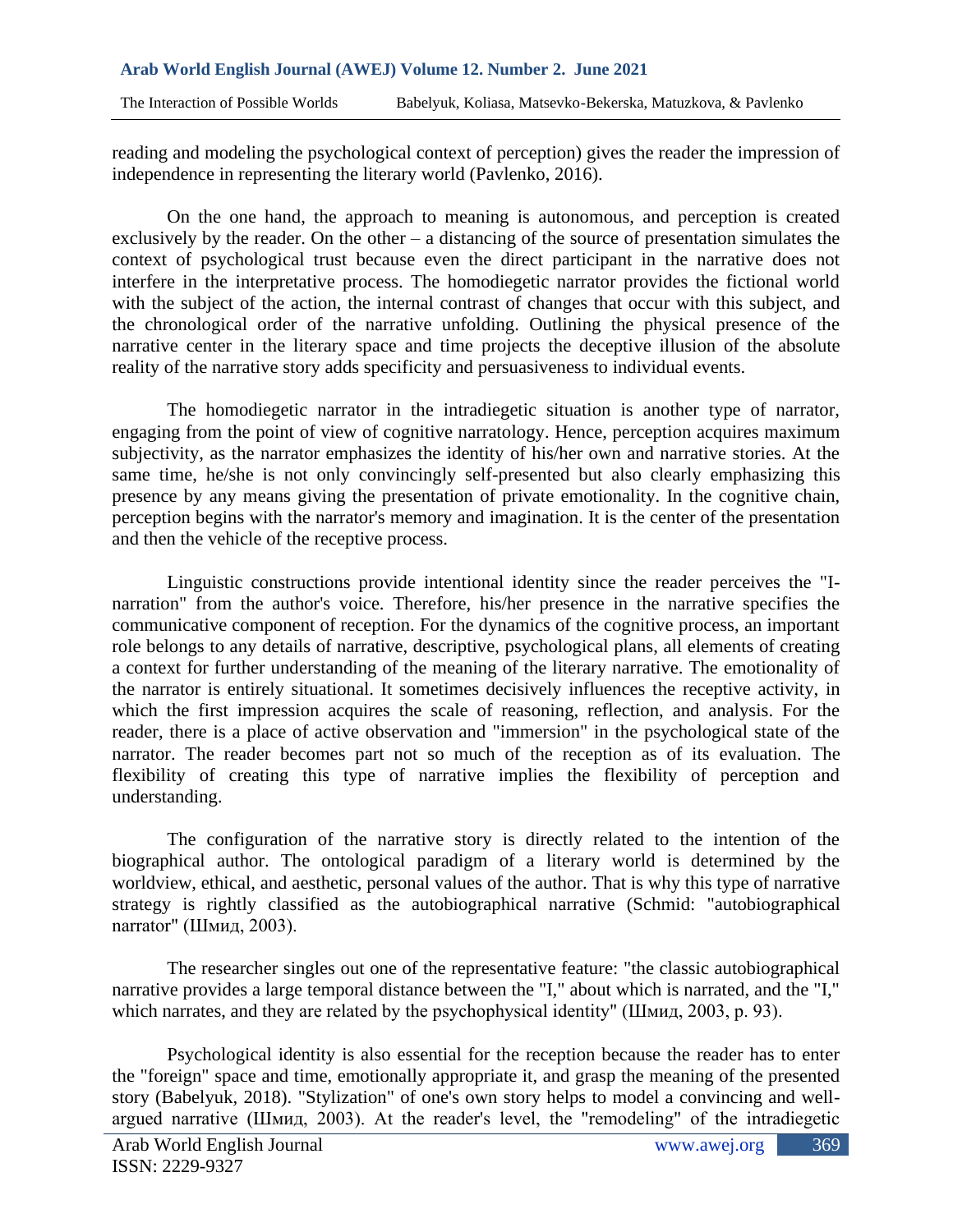presentation into the extradiegetic one will gradually occur. The author must limit himself/ herself because the narrator is a narrative center. The narrator, in turn, must hide the fragments of the narrative, leaving receptive gaps in both the events and their psychological experience.

The physical inseparability of two narrative entities  $-$  "I" in the story and "I" in the presentation of the story – requires considerable cognitive effort on the part of the reader, just as distinguishing stylization techniques from the direct deployment of the narrative. Thus, reading occurs in conditions of some psychological discomfort, which "grows" from the interval between the story and the narrative. The narrator should keep in view fragments or episodes of the represented story, as well as outline, probably, a different perception, understanding, and comprehension of this story. Objective "otherness" is due to natural processes that occur in the character of a person over time. Thus, the homodiegetic narration simultaneously reproduces the course of the story, the change of events, and the present self-commentary of the narrative itself.

Thus, the formation of the narrator's typology through the prism of cognitive modeling makes it possible to expand the poetic horizons of literary studies, to introduce into the terminological field the concepts of "textual structures" and "structures of human thinking" to identify specific patterns of their mutual transformation.

# **Discussion**

Within the theory of narrative semantics, a typology of possible worlds of Doležel (2000) was developed, which is based on four types of modal systems that express an assessment or particular attitude to the events, and state of affairs, depicted in a literary narrative. The following types of possible worlds of a literary narrative have been distinguished: fictional worlds representing real historical events (historical novels, chronicles); fictional worlds that do not violate the physical laws of the real world (entertainment literature, fiction, short stories, novels); fictional worlds, which are a kind of bridge between what may or may not happen in the real world (science fiction); fantastic worlds, that can never be a reality (fairy tales, legends, magical realism, works of postmodernism). All the above classifications of possible worlds can be united by one principle – the correlation of the world created by a literary narrative with objective reality.

The concept of possible worlds allowed us interpreting textual semantics as a mental representation of reality (Dolezel (2000), Semino (1997). Hence, the world of literary narrative scholars began to understand a specific context, scenario, and the type of reality that comes to mind when reading a literary narrative and correlates with objective reality. With this regard, the world of a literary narrative can be treated as a heterogeneous formation, which unusually combines the possible unreal fictional worlds and the possible real-world, where the norms of life plausibility are consciously violated. Their interrelation emphasizes the real and unreal in a literary narrative, as well as certain aspects of the depicted fantastic hyperreality. These fictional possible worlds are ambivalent because they lack a stable value emphasis and therefore involve "contradictory readings" or "re-readings," constituting cultural versions of "different fictional possible worlds."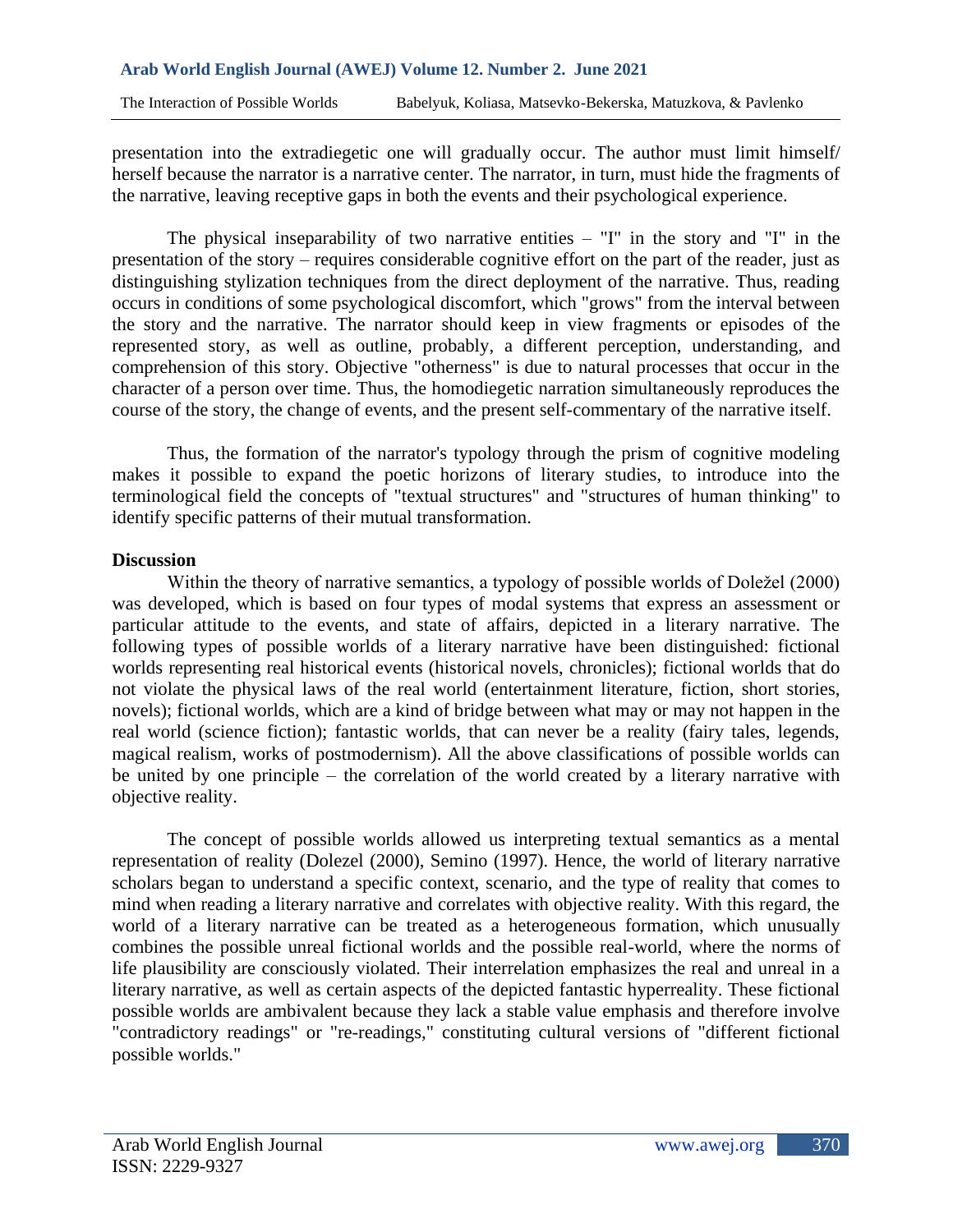The Interaction of Possible Worlds Babelyuk, Koliasa, Matsevko-Bekerska, Matuzkova, & Pavlenko

# **Findings**

The main question of interworld relations of any possible unreal fictional world is its status to the possible real world. As a result of *the continuous interaction* of these possible worlds, which by its nature may be continuous, partial, and fragmentary, their boundaries can be more or less violated. Although their boundaries do not disappear completely, as they are primarily blurred, interpenetrating each other. In such literary narratives, the elements of possible worlds operate in one space, interacting in it. The narrator in this type of interaction tries to control all flow of events, giving judgments and intruding in the development of events. Usually, a story is presented from the first type of narration. The characteristic feature is the periodic address of the narrator to the characters of a story, interference in their lives. At the same time, while the effect of the reader's presence seems to be leveled and forgotten. The position of the reader changes: he looks at everything with the eyes of the character, empathizes with him, the events described by the personified author-narrator as if from the inside. The personified authornarrator is often used in autobiographical and confessional narratives. The example of this interaction can be illustrated in Haggins' story "Cinderella and the Bowling Slipper" (Коляса, 2016).

The analyzed story begins as an ordinary fairy tale with an introductory sentence, "Once upon a time." After these words, the reader expects the usual fictional continuation of the story, such as "in a faraway country," but here, the reader's stereotypes have been ruined as he meets the opposite: "in a land not far away at all." From the very beginning, the reader gets acquainted with the main characters – two third-grader girls, Fiona and Frieda, who are fond of fairy tales and loved to play games with changing clothes.

The penetration of fairy-tale characters from the possible unreal fictional world into the possible real world of a literary narrative begins when the girls, playing their usual game, read the spell. Cinderella first appeared in her sullen, casual clothes, but she still looked great. Following her, Cinderella's half-sisters, who tried to prevent her from getting to the ball, also enter the possible real-world of this literary narrative.

As in the famous fairy tale, only the Fairy could help solve all the problems of possible world penetration. She could be found with the help of a business card (as one of the attributes of the possible real-world), which the Fairy left to Cinderella, according to which she lived in the real world and had a physical address.

Cinderella's Godmother turned out to be the girl's neighbor, considered a freak by everyone. Cinderella also changes her dirty clothes to get to the ball, but in this story, she also changes her appearance with the help of girls Fiona and Frida. They change her into the uniform and bowling shoes: "Cinderella looked like a wonderfully ordinary member of Sprinkledust Bowling Club." (Haggins, 2009, p. 74).

The transformations that took place with Cinderella in a possible unreal fictional world are somewhat different than those that happen to her in a possible real-world story. For example, singing a children's song, "Row, row, row your boat, gently down the stream...," is not a magic spell: Godmother turned into a red bowling ball into a carriage. The bowling ball was turned into a red, pearly-swirly fairy-tale coach; the guy from the bowling club – the coachman; the guy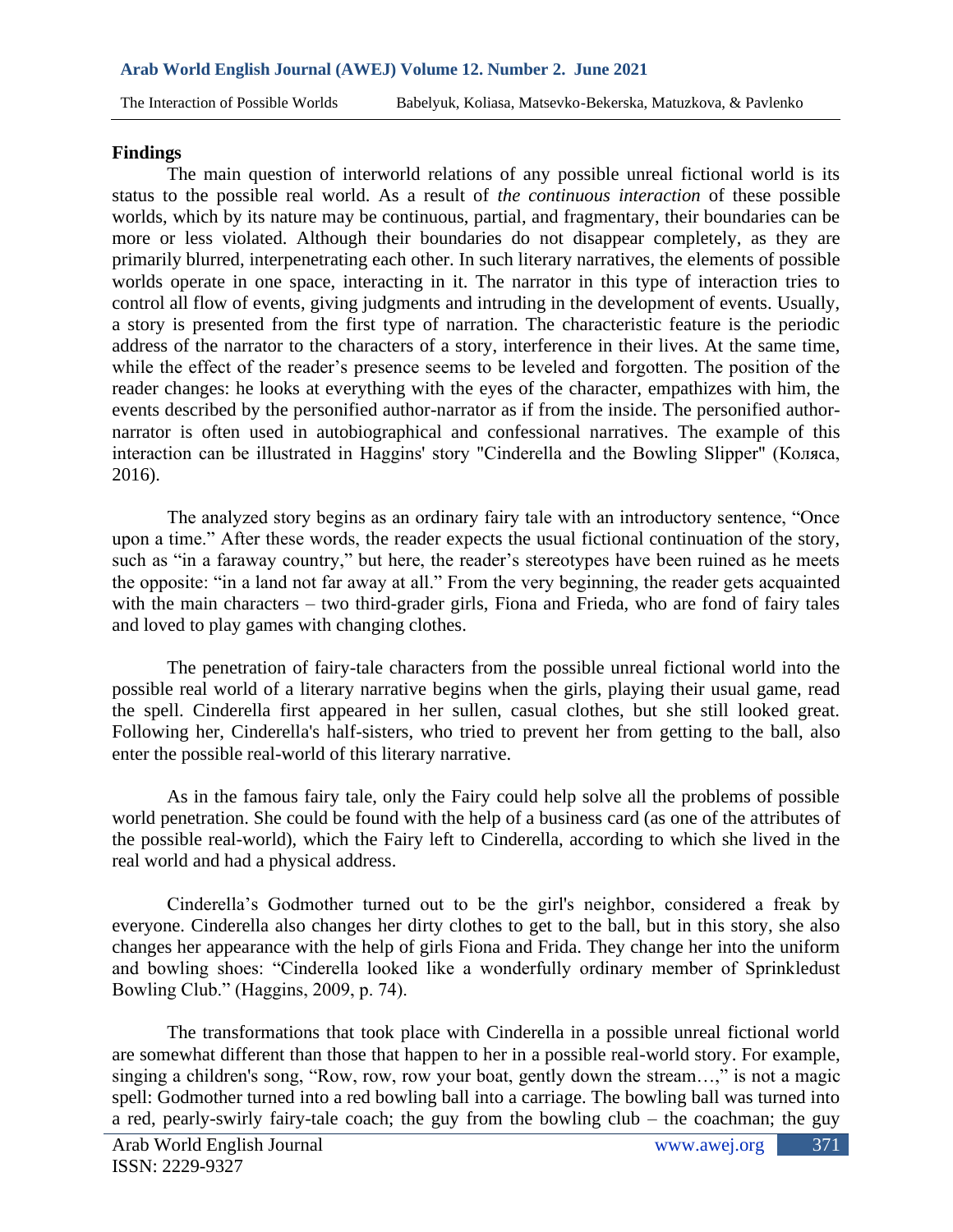behind the shoe rentals desk was now sitting on the couch holding the horse's reigns; children, who played video games – in the horses.

In the process of these possible worlds' interactions, the Godmother's warning from the possible unreal fictional world was also preserved – Cinderella had to return from the ball by midnight. She should be helped in this by one of the modern devices (an attribute of a possible real-world) – a digital watch programmed for 11:55, which should give a signal without five minutes to twelve. But realizing that this device will only harm Cinderella because of it, she will not lose her shoe: "No glass slipper on the stairs, with which the prince will be able to find her. No way for the prince to ever, ever find her" (Haggins, 2008, p. 78).

The characters had to get to the ball, located in the penthouse of the same high-rise building where the girls and the Godmother lived.

Many fairy-tale inhabitants of the possible unreal fictional world came to this party – princesses, princes, witches, queens, kings, gnomes, wolves, and all the fairies, every princess, prince, witch, queen, king, dwarf, wolf, and fairy that had ever read. And even more famous – "Snow White was sipping orange juice with her ruby red lips," "Rapunzel had her hair in a bun the size of a beach ball," "Prince what-his-name from Sleeping Beauty was pacing nearby," whose names serve as intertextual elements of different kinds, that remind the reader the other possible literary narratives and as textual markers of a total word-play, which involve the reader into the chaos of fictional characters.

It is interesting to say that the end of the analyzed story is happy and coincides with the happy ending of the original tale about Cinderella. But in that transformed fictional world, the prince did not find Cinderella with a crystal shoe. Not having time to hide from the prince, she is located in a bowling alley. The prince immediately recognizes her and later proposes to her.

In the case of *partial interaction* of the possible worlds, their boundaries intersect and therefore are violated. In the analyzed story by Block (2009), "Snow," it is observed the interaction of two fictional worlds: the possible unreal fictional world and the possible realworld, in which boundaries partially interact. This type of narrator does not belong to the protagonists of a literary work and does not participate in the action described but only observes it. It demonstrates the omniscient and ubiquitous type of narrator. The author-narrator in the form of "he" can lead the story objectively, limited to comments, and can express his "I" in the direct author's appeals to the reader.

The possible unreal fictional world includes partially borrowed characters (Snow White), who in the possible real-world of a literary narrative is called Snow, as her seven brothers call her. She has the same white skin, but the whiteness of the skin is metaphorically compared not to snow but to frost: "frost-colored." Her red lips and black hair are not mentioned, but her black eyes are compared to the petals of a black rose. By the way, gnomes in this story are seven ugly men, strange and deformed (suddenly, he saw them as deformed).

Borrowed elements from the possible unreal fictional world include the residence of the main character and men – the house. But this is not a tiny wooden house in the woods, as in the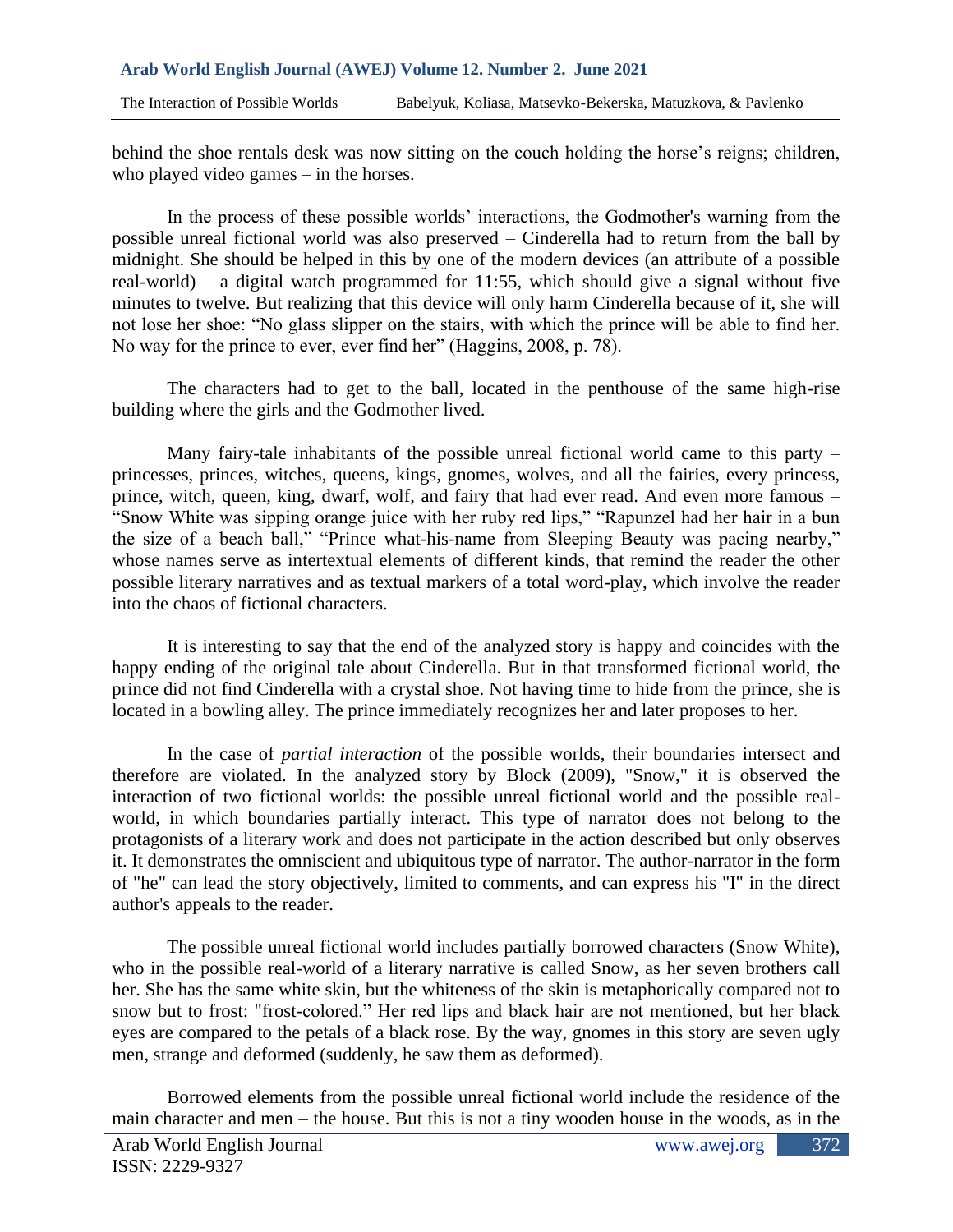original tale, but on the side in the canyon. Besides, in the story "Snow," – a bizarre house was built, without a single cut tree, without chopping down one tree. It had towers and intricate passages and stairs, "an odd-shaped house with towers and twisting hallways and jagged staircases."

The analyzed fictional world of the story is represented by separate plot events: Snow lived with seven men Bear, Fox, Tiger, Buck, Otter, Lynx, and Ram (in the original tale, the gnomes did not have their names), but not in adulthood, from her birth, she was brought by the gardener and lived until she was poisoned, and was in a borderline state between death and sleep: "They found her lying on the floor with the poison in her veins… she had a pulse, but hardly – very shallow"; seven brothers in this terrible condition laid her in a glass bed, not in the coffin in which she slept: "They carried her upstairs to the glass bed they had made for her when she outgrew the cradle." She was animated with a kiss by the gardener, who brought her to the seven brothers, not the prince, when he touched her with his mouth, and her eyes opened.

The elements of a possible real-world narrative are that a girl is not born by a queen, who lives in a magical kingdom in her castle, but by an ordinary young woman, without a name, without any title. She does not die after the birth of a child, as in the famous tale of Grimm Brothers, but does not know what to do with the baby because the child is constantly crying: "She screamed and screamed – the child." As an example of bitter irony, the mother does not have time to give the child's name, and in despair, she provides the child to a gardener. Besides, no one pursues Snow because of her beauty and does not condemn her to death; the gardener himself carries her to seven men, who live not in the woods but a house in the canyon.

The girl grew up with her brothers, but as she grew up, the gardener visited her. Her mother, who lived with the gardener, tracked them down: "Snow's mother followed the gardener into the canyon one night" and, out of jealousy, decided to poison Snow with apples: "came back with the apples injected with poison."

After waking up, Snow does not fall in love with her savior, but wanted to see her brothers more than a gardener or a mother than anything in the world: "She wanted them the way she needed the earth and the flowers and the sky and the sea from her tower room and food and sleep and warmth and light and nights by the fire and poetry and the stories of going out into the world and almost being destroyed by it and returning to find comfort and the real meaning of freak."

The *fragmentary interaction* of possible worlds is presented by their interaction. It can be traced only with the borrowed title of a literary work, or the character's name, or a separate fantastic event or place. Reading the literary narratives with a fragmentary interaction of possible fictional worlds, it is not possible to trace this interaction immediately and establish where precisely this point of contact is. Such possible worlds (possible unreal fictional world and a possible real-world of a literary narrative) exist separately. Only some passages lead the reader to think that this is a repetition of a famous literary work only in a distorted version (Коляса, 2014). The narrator in this type of interaction is invisible. The reader himself has to make the summaries and judgments.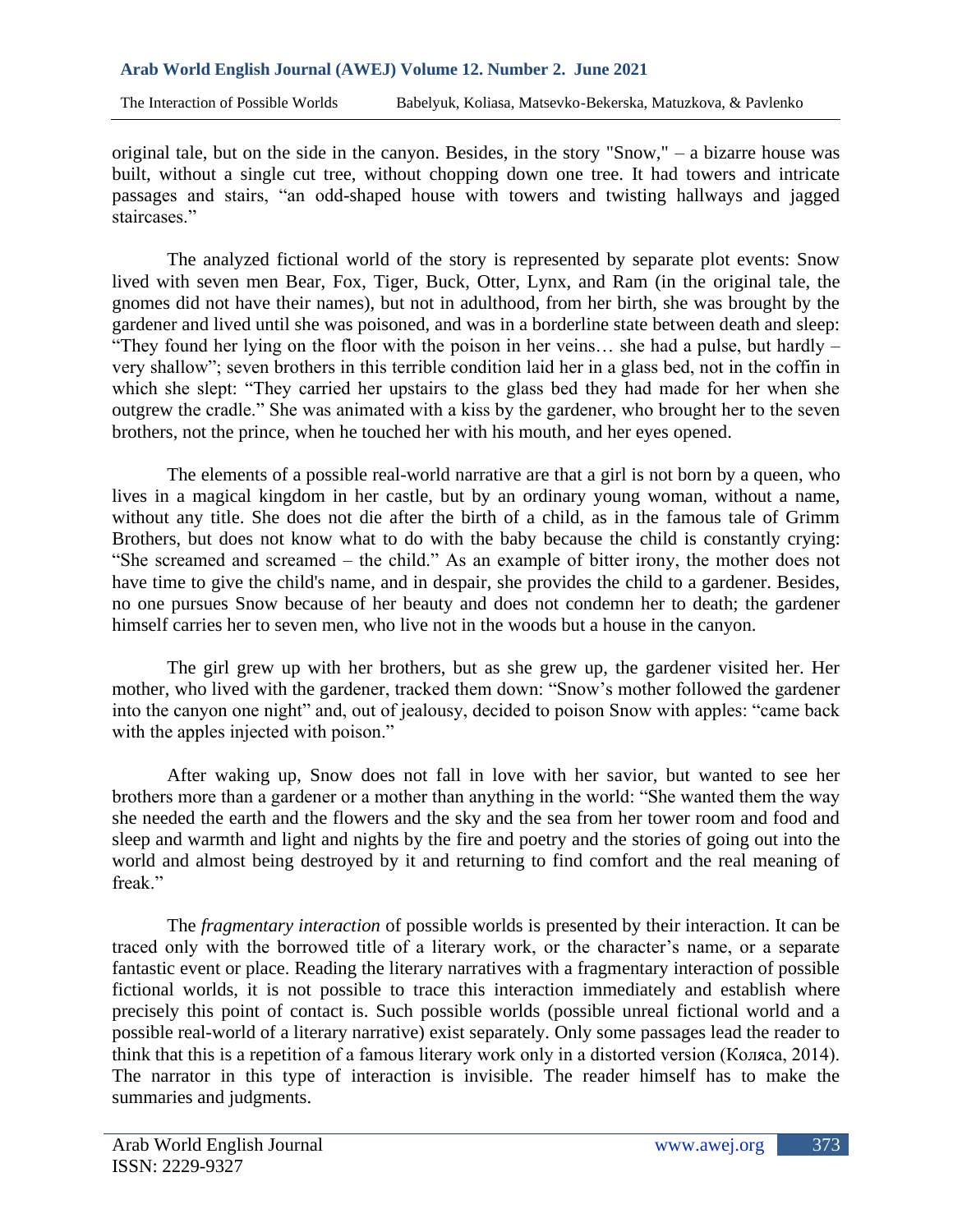Reading the story by Lee (2019) "Wolf," the possible real-world of a literary narrative is presented, where the story is told by a teenage girl, speaking of a quarrel and a fight between her parents, accusing her stepfather of constantly drinking and beating her mother. During the story, the girl kindly calls her mother "my mom" and stepfather only "he." The girl overhears the quarrel and realizes that she was exposed for what she suffered and hid in complete secrecy for many years – her stepfather's violence against her. She knew that her mother would not leave it and run away.

From the very beginning to the very end, it is difficult for the reader to relate it's title to its content. The title of the story, "Wolf," is just the first clue to the reader's guess. When the reader begins to unravel the quest, correlating the plot of Charles Perrault's famous fairy tale "Little Red Riding Hood," which is an element of a possible unreal fictional world, where the granddaughter goes to her grandmother, in the possible real world of a literary narrative goes by bus, to the desert, not to the desert forests, running away from problems and the stepfather, instead of visiting the sick grandmother with treats. Arriving at the place, to her grandmother's house, we meet an unusual grandmother, a modern one, with a bandana and jeans. Her house was not so cozy, but a second-hand shop.

Finally, everything is set to clear, the wolf in the story  $-$  a stepfather, is already ahead of the girl and quarrels with his grandmother, who already has a weapon in her hands. In the quarrel, the girl said that he raped her for years and dreamed of killing him. It interesting to notice that the ending of the story coincides with the original fairy tale – the criminal dies, but at the hands of her granddaughter: "I had the gun, and I pulled the trigger." But in the possible realworld of this literary narrative, as in the real world, you have to be responsible for one's deeds, even if you kill a criminal. The grandmother took the blame not to break the life of her young granddaughter.

### **Conclusion**

Thus, the existence of several possible worlds (possible unreal fictional world and possible real world) in one literary narrative and their interaction destroys the stereotypes of the reader's perception that occur at the textual level (shift of plot constituents, plot transformation, unusual, sharp turns of the borrowed plot, violation of a plotline), in the area of images (combination in one image of real and fantastic features) and temporal (violation of the chronological flow of time, a shift of time flow), spatial (shift of spatial planes, expansion or contraction of space, magical spatial formations, displacements, deformations).

By their nature, the interaction of different possible worlds can be continuous, partial, and fragmentary; resulting from their boundaries may overlap or be violated (entirely or partially). The continuous interaction of different possible worlds, destruction of their borders, although they do not disappear completely, make them largely blurred, interpenetrating each other. In the case of partial interaction of possible worlds, their borders intersect. In the case of fragmentary interaction of possible worlds, their common points are slightly visible, for example, only the borrowed title of a literary work or a character's name, or a fantastic concrete event or a place of the event.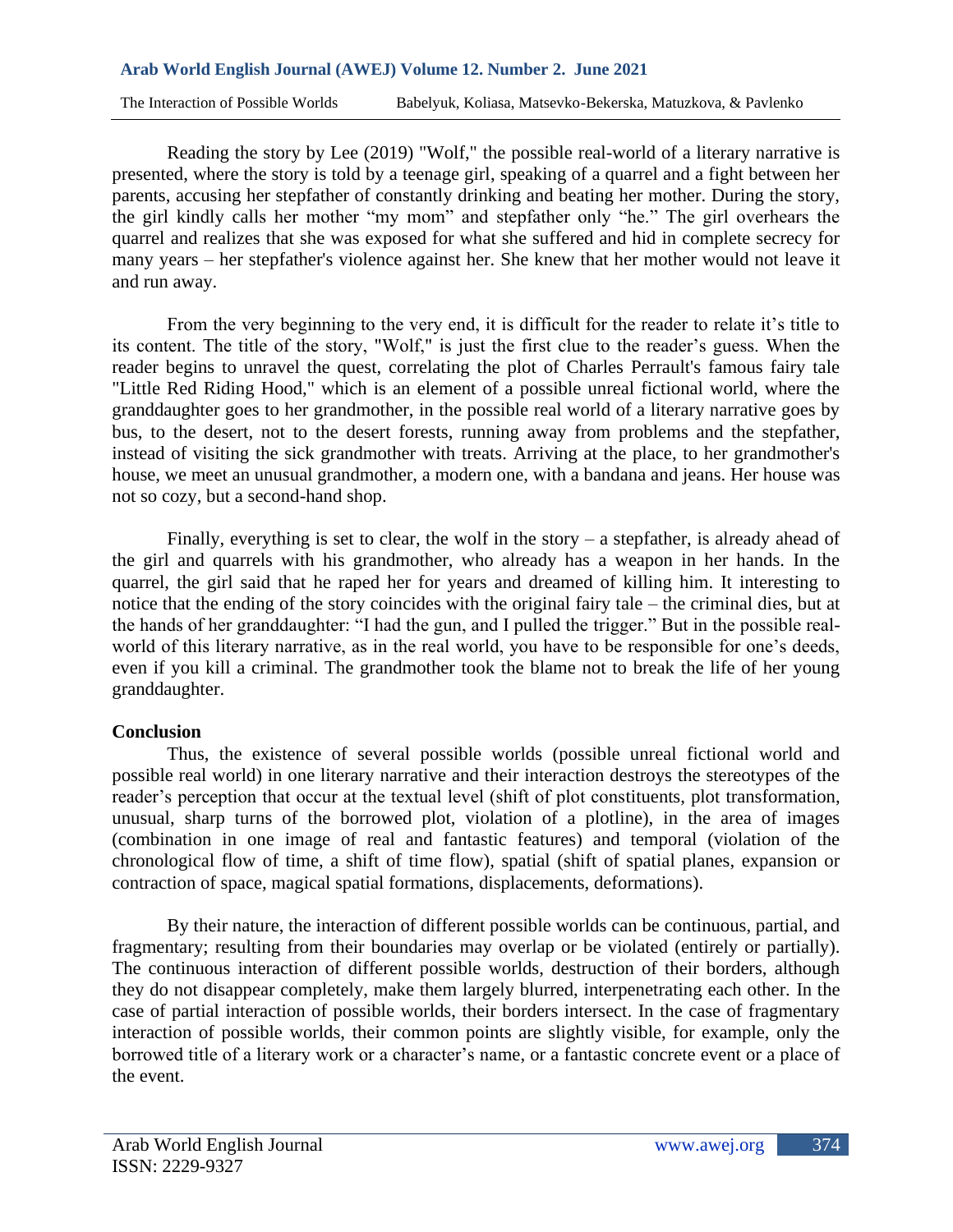# **About the Author:**

**Oksana Babelyuk,** Doctor of Philology of Lviv State University of Life Safety. The research interests include Linguopoetics, Stylistics, Cognitive Poetics, Text Interpretation, Postmodern poetics, Contemporary American literarure (the short story genre). She is the Chief Editor of the scientific journal "Lviv Philology Journal" in Lviv State University of Life Safety. <https://orcid.org/0000-0003-4837-1225>

**Olena Koliasa,** PhD (Philology), Associate Professor of Drohobych Ivan Franko State Pedagogical University. Now is currently working on problems of Cognitive Linguistics and Postmodern Poetics, Stylistics, Text Interpretation. <https://orcid.org/0000-0001-5301-480X>

**Lidiia Matsevko-Bekerska,** Doctor of Philology**,** Lviv Ivan Franko National University, Ukraine. Lviv. Habilitation in philology, specialization: Theory of literature, Ukrainian literanure, doctor of Theory of literature, Ukrainian literanure. Research topics: theory of literature (hermeneutics, receptive poetics, and narratology), modern methods of teaching literature at higher educational institutions.

<https://orcid.org/0000-0003-4626-5904>

**Olena Matuzkova**, Doctor of Philology, Odesa Ivan Mechnicov National University, the Head of Department of Theory and Practice of Translation. The research interests include linguocultures, identity, British Histiry and Linguoculture, Translation Studies. <https://orcid.org/0000-0001-8201-8236>

**Nina Pavlenko**, PhD (Philology), Borys Hrinchenko Kyiv University, Kyiv, Ukraine. The research interests include gender studies, cognitive linguistics. <https://orcid.org/0000-0002-7117-1179>

### **References**

- Babelyuk, O., & Lviv State University of Life Safety. (2018). Creating a psychological portrait of a postmodern character in English literary text. *Odessa Linguistic Journal*, *11*, 3–11. DOI: <https://doi.org/10.32837/olj.v0i11.730>
- Block, F. L. (2009). *The Rose and the beast: Fairy tales retold*. Harperteen.

Bruner, J. (2017). *A study of thinking* (2nd ed.). London, England: Routledge.

- Dolezel, L. (2000). *Heterocosmica: Fiction and Possible Worlds*. Baltimore, MD: Johns Hopkins University Press.
- Higgins, N. (2009). *Cinderella and the bowling slipper*. Calico Chapter Books.
- Fludernik, M. (2012). *An Introduction to Narratology*. Routledge.
- Коляса, О. В. (2016). Адхократичне поетичне мислення як когнітивно-семантичний механізм творення ігрового абсурду в постмодерністському оповіданні*.* [Ad-hoc poetic thinking as cognitive-semantic mechanism of ludic absurd creation in a postmodern story]. *Молодий вчений*, *2*. С. 383 – 386.
- Коляса, О. В. (2015). Критерії виокремлення ігрового абсурду та методологія його вивчення у лінгвопоетиці. [Creteria of Ludic Absurd Distinguishing and Methodology of study in Linguopoetics." *Одеський лінгвістичний вісник*, *1*. С. 66–71.